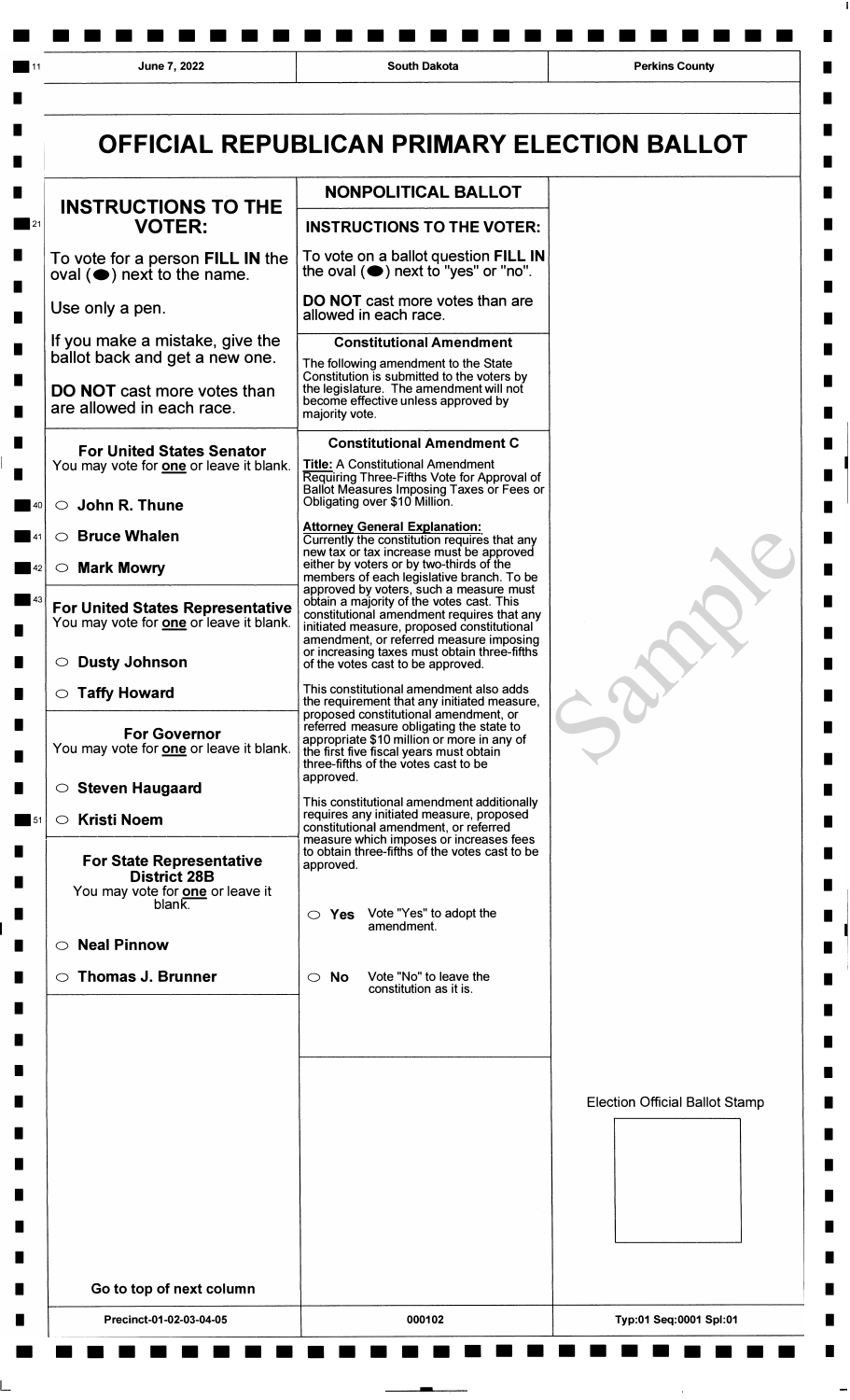•••••••••••••••••••••••• I

# **OFFICIAL NONPOLITICAL PRIMARY ELECTION BALLOT**

## **INSTRUCTIONS TO THE VOTER:**

To vote on a ballot question **FILL** IN the oval  $($   $\bullet)$  next to "yes" or "no".

Use only a pen.

If you make a mistake, give the ballot back and get a new one.

### **DO NOT** cast more votes than are allowed in each race.

#### **Constitutional Amendment**

The following amendment to the State Constitution is submitted to the voters by the legislature. The amendment will not become effective unless approved by majority vote.

#### **Constitutional Amendment C**

**Title:** A Constitutional Amendment Requiring Three-Fifths Vote for Approval of Ballot Measures Imposing Taxes or Fees or Obligating over \$10 Million .

#### **Attorney General Explanation:**  Currently the constitution requires that any new tax or tax increase must be approved either by voters or by two-thirds of the members of each legislative branch. To be approved by voters, such a measure must obtain a majority of the votes cast. This constitutional amendment requires that any initiated measure, proposed constitutional amendment, or referred measure imposing or increasing taxes must obtain three-fifths of the votes cast to be approved.

This constitutional amendment also adds the requirement that any initiated measure, proposed constitutional amendment, or referred measure obligating the state to appropriate \$10 million or more in any of the first five fiscal years must obtain three-fifths of the votes cast to be approved.

This constitutional amendment additionally requires any initiated measure, proposed constitutional amendment, or referred measure which imposes or increases fees to obtain three-fifths of the votes cast to be approved.

|  | $\circ$ Yes Vote "Yes" to adopt the |
|--|-------------------------------------|
|  | amendment.                          |

**O No Vote "No" to leave the**  constitution as it is.



 $-8$